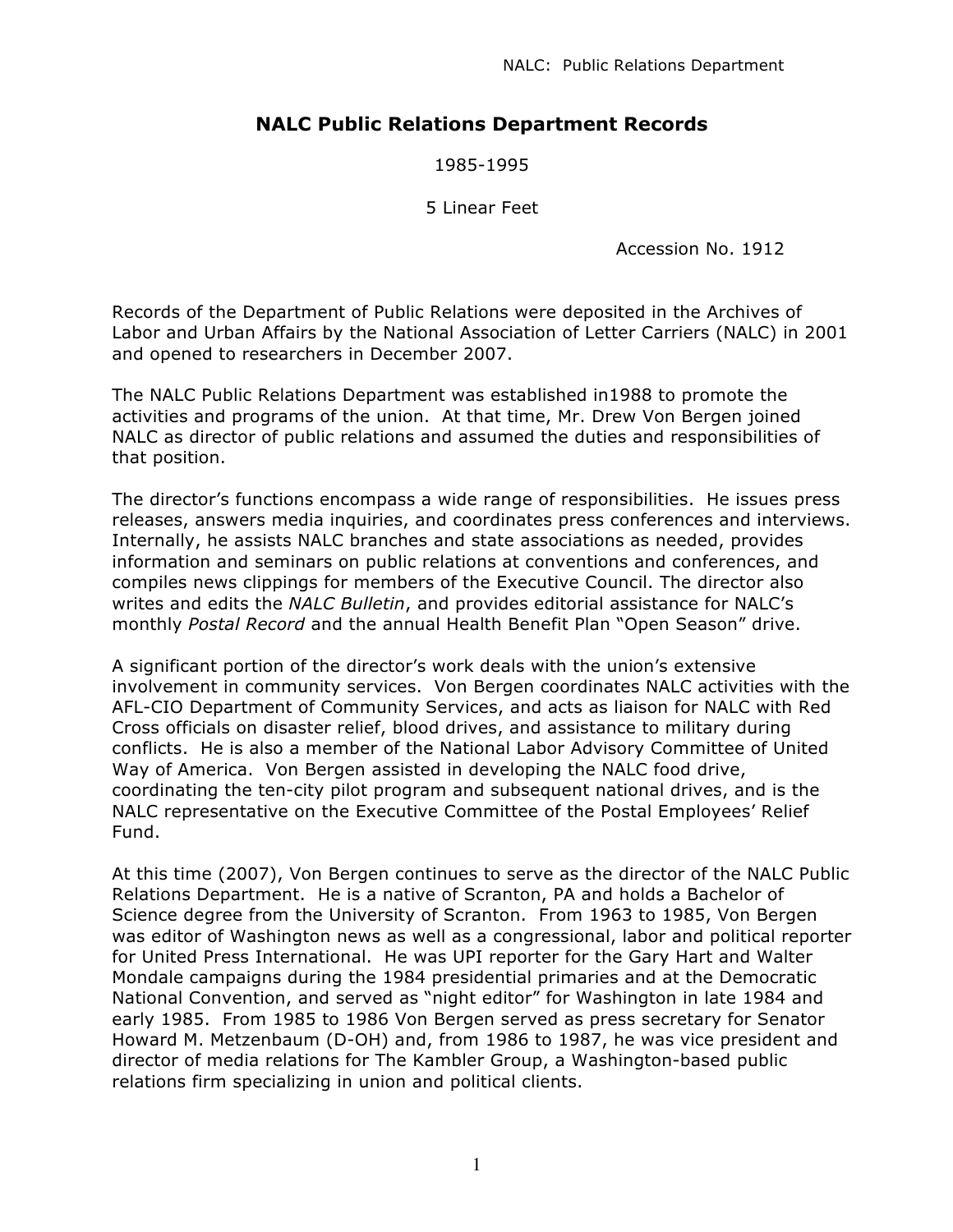Materials in this record group reflect the functions of the Public Relations Department and document the activities of the department director. Records consist of correspondence, reports, press releases, media contact lists, advertising, news clippings, transcripts, minutes, testimony, and other materials created while promoting the activities and programs of the union.

### **Important correspondents in this collection:**

Chavez, Cesar Frank, Anthony M. Hightower, Jim Inslee, Jay Keane, Bil

# **Important Subjects in this collection:**

Combined Federal Campaign Contract negotiations Disaster Relief Food Banks Floods Middle West (U.S.) Floods United States Hurricane Andrew, 1991 Hurricane Hugo, 1989 **Hurricanes** Letter Carriers Natural Disasters **Storms** Tornadoes United States Postal Service United Way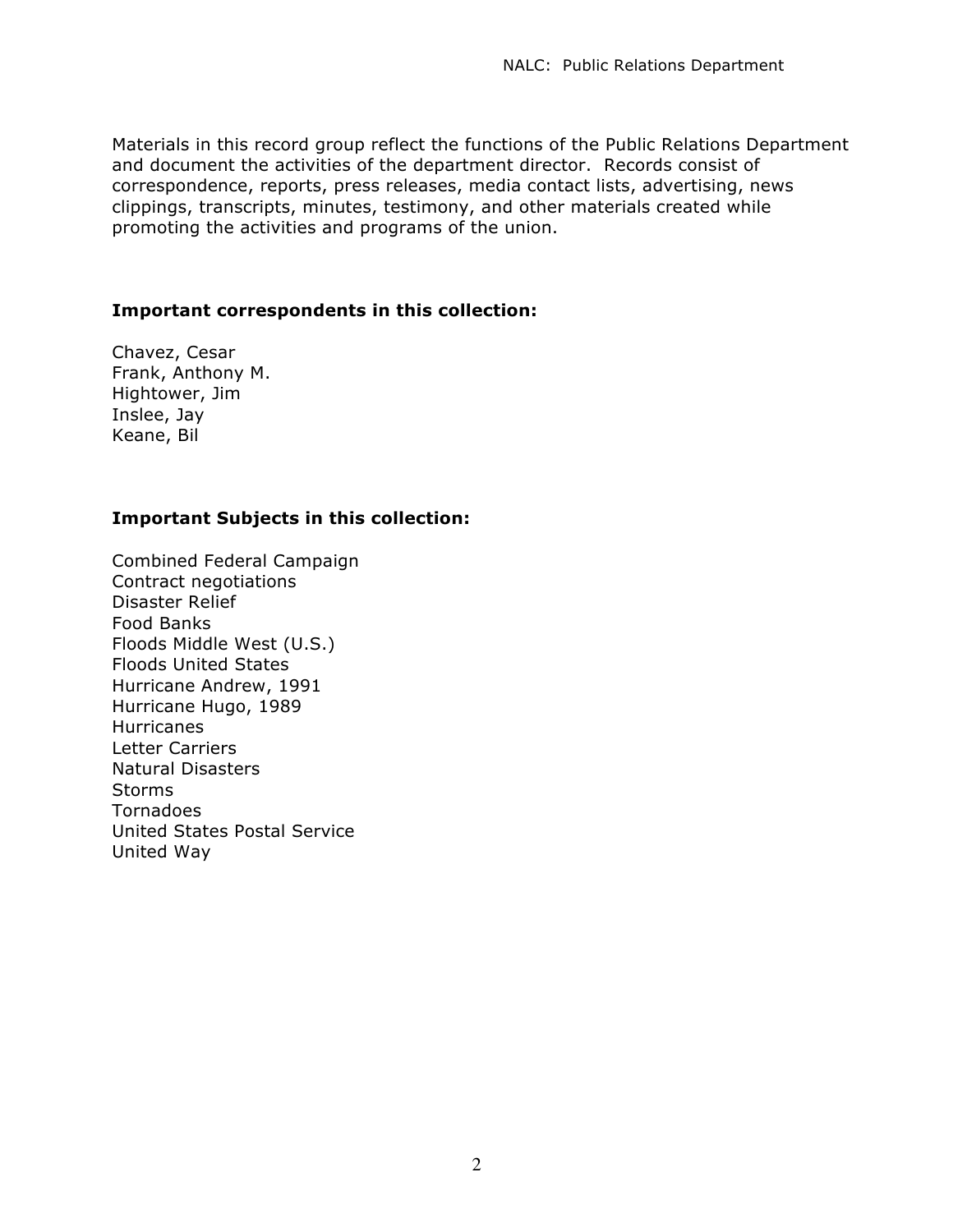# **Contents**

# **5 Storage Boxes**

# **Series I, Chronological Files, 1989-1995,** Boxes 1-2**:**

## **Subseries A, General Files, 1990-1995,** Box 1:

The bulk of material in this subseries consists of correspondence to and from the public relations director. Also included are reports, memoranda and other miscellaneous items relating to the many functions of the Department of Public Relations. Material is arranged in chronological order.

### **Subseries B, Electronic Transmissions, 1990-1994**, Box 1:

This subseries consists of print copies of facsimile (fax) communications, commonly referred to as *drufaxes* within the Public Relations Department. These electronically transmitted messages reflect the common method of communication between the director and members of the media, and were frequently used to distribute press releases and other pieces of information. Material is arranged in chronological order.

# **Subseries C, President's Files, 1990-1994,** Box 2:

Files in this subseries contain correspondence to and from NALC president, Vincent R. Sombrotto. Many of these communications were either copied to or forwarded on to the public relations director. Other communications were prepared by the director at the president's request. Materials also include a number of editorial responses and several keynote addresses delivered by the president. These papers are arranged in chronological order.

# **Series II, Director's Reports, 1989-1994,** Box 2:

The reports contained in this series were prepared by the public relations director as supplemental material for the 1992 President's Report and as annual departmental reports for the Executive Council. Each provides a detailed description of the yearly activities of the department.

# **Series III, Advertising and Media, 1989-1944,** Box 2:

This series relates to promotional activities and interaction with media. Material consists of advertisements and ad copy for placement in various publications, correspondence, memoranda, news clippings, media contact lists, press releases, communications with newswire services, and transcript of a Sombrotto interview with radio commentator Jim Hightower. Of interest if a 1990 press release which includes Sombrotto's reaction to the Hatch Act Reform vote and subsequent veto by then president George H. W. Bush. Folders are arranged first alphabetically, then in chronological order.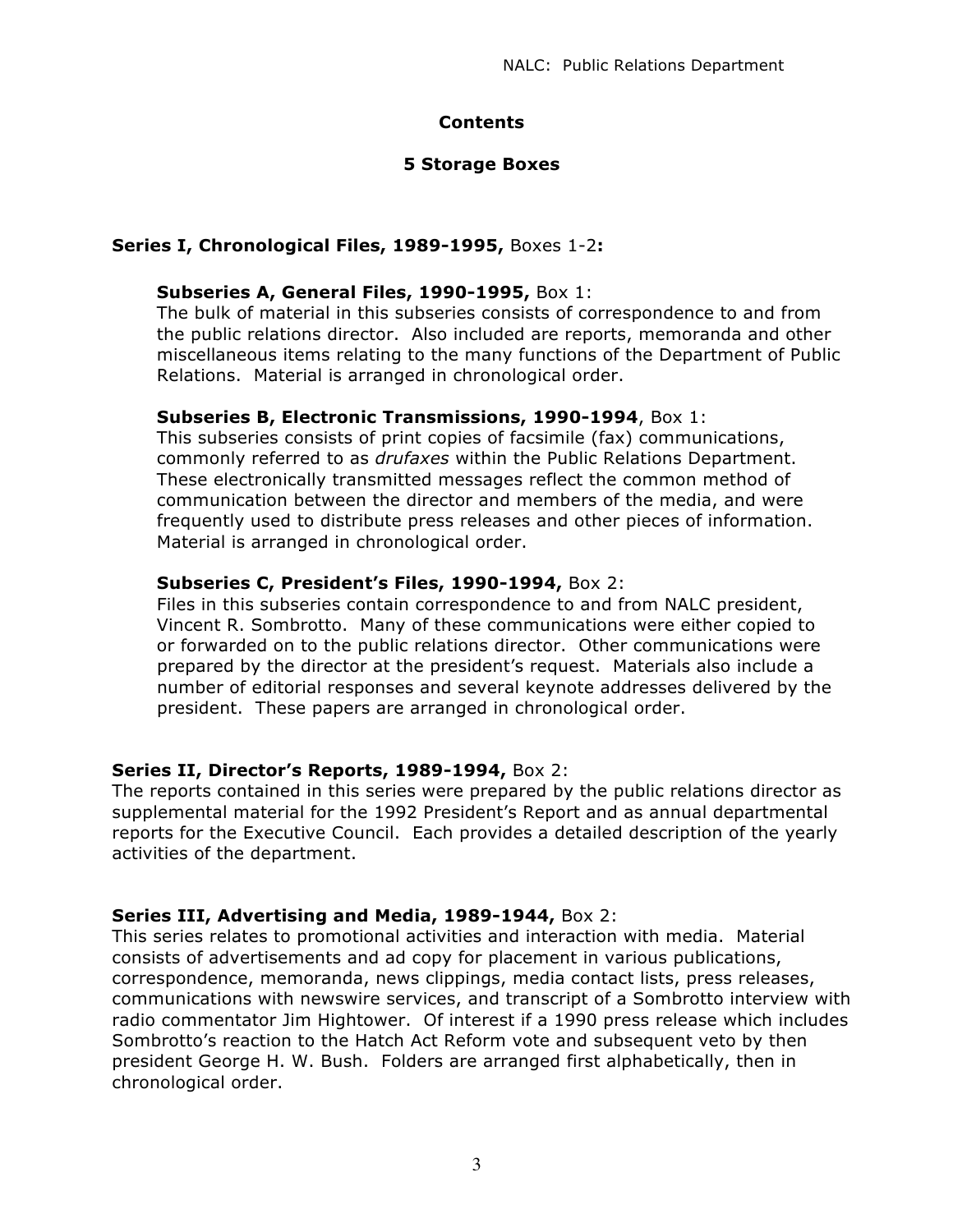### **Series IV, Subject Files, 1985-1995,** Box 2-3:

Subject files are self-explanatory and reflect the range of responsibilities and activities of the Public Relations Department and its director. It should be noted that a significant number of files relate to community service programs. Files for the United Way of America relate to Von Bergen's position on the National Labor Advisory Committee of that organization. Of special interest in this series is material generated during the 1990 contract negotiations and arbitration case which includes transcripts of the NALC president's "hotline" messages to members, USPS telephone information messages, and President Sombrotto's statement on the arbitrator's award.

### **Series V, Postal Employees' Relief Fund, 1990-1994,** Box 3:

### **Subseries A, Fund Administration, 1990-1994**:

Records in this subseries relate to the establishment and early years of the Postal Employees' Relief Fund (PERF). Included is the Declaration of Trust Agreement, signed by the U.S. Postmaster General and postal union presidents as Grantors, creating a permanent relief fund for postal employees in need of assistance following specific natural disasters. Files also contain correspondence, reports, financial statements, criteria lists to determine eligibility for assistance, and materials generated by the Grantors Committee and Executive Committee, including agendas and minutes, which provide details of the administration of the fund. Public relations director Drew Von Bergen sits on the Executive Committee of PERF as the representative for NALC.

### **Subseries B, Fund Disbursements, 1990-1993:**

Records in this subseries relate to the distribution of funds to victims of specific natural disasters. Included are communications with both contributors and recipients of funds, as well as a sampling of applications for relief. These are the first groups to receive financial assistance from the Relief Fund.

### **Series VI, NALC National Food Drives, 1990-1994**, Box 3:

Material contained in this series consists of information relating to the NALC food drive program. Background information describes the branch food drive conducted in Phoenix which became the model for the national program, along with suggestions from Phoenix for a successful drive. Also included are records documenting the planning and coordination of the 1991 ten-city pilot program, as well as the 1993 and 1994 national drives. Files contain planning materials, reports, coordinator lists, memos, branch correspondence, congressional correspondence, press releases, newsletters, public service announcements, brochures, video production materials, and collection tallies.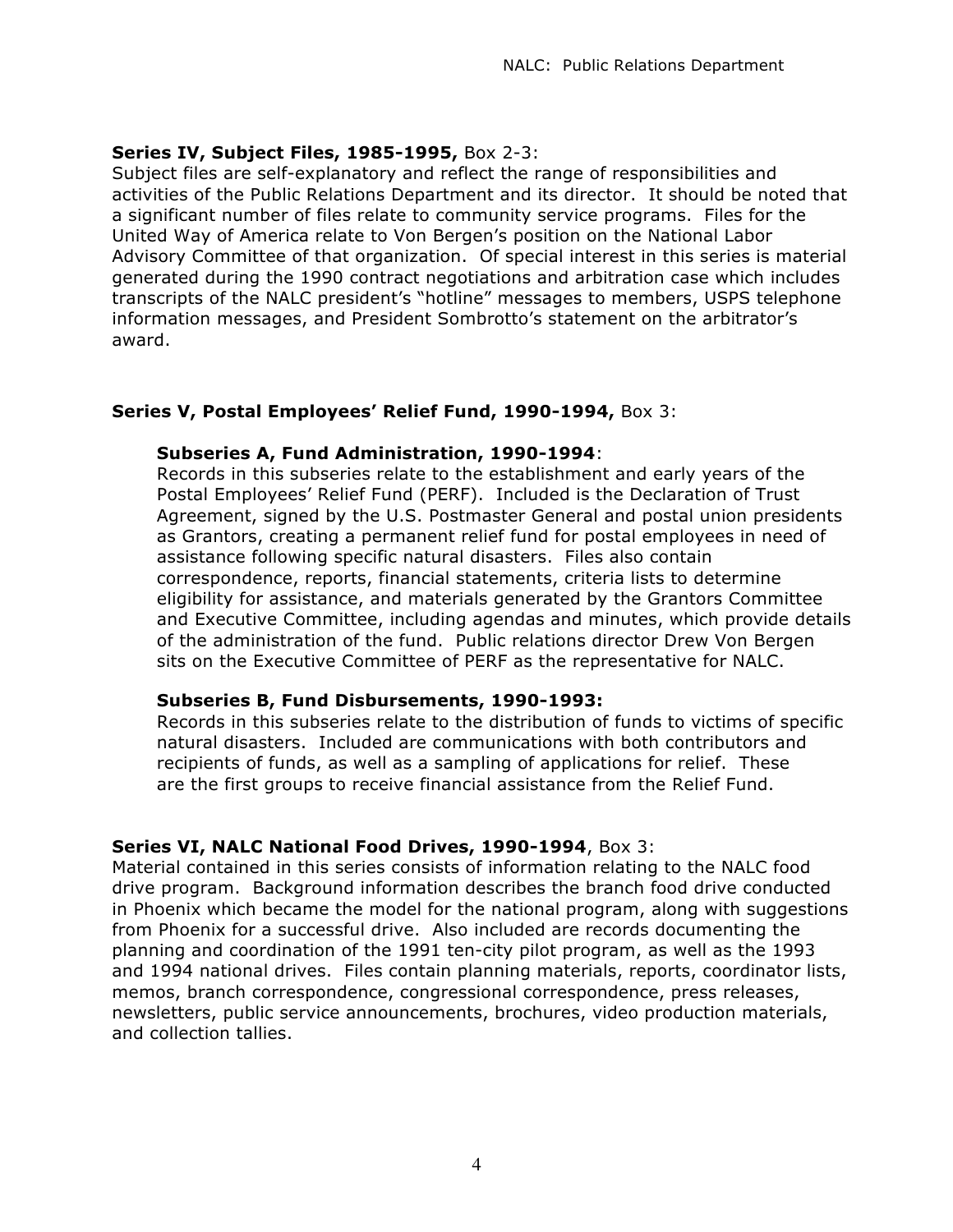#### **Series I Chronological Files, 1989-1995 Boxes 1-2**

#### **Subseries A, General Files, 1990-1995,** Box 1:

#### **Box 1**

- 1. General, Apr-Dec 1990
- 2. General, Jan-Nov 1991
- 3. General, Jan-Mar 1992
- 4. General, Apr-Jun 1992
- 5. General, Jul-Sep 1992
- 6. General, Oct-Dec 1992
- 7. General, Jan-Mar 1993
- 8. General, Apr-Jun 1993
- 9. General, Jul-Sep 1993
- 10. General, Oct-Dec 1993
- 11. General, Jan-Mar 1994
- 12. General, Apr-Jun 1994
- 13. General, Jul-Sep 1994
- 14. General, Oct-Dec 1994
- 15. General, Jan 1995

### **Subseries B, Electronic Transmissions, 1990-1994**, Box 1:

#### **Box 1**

16. Fax Transmissions, Sep-Dec 1990 17. Fax Transmissions, Jul-Oct 1992 18. Fax Transmissions, Jan-Feb 1993 19. Fax Transmissions, Mar-Apr 1993 20-21. Fax Transmissions, May 1993 22. Fax Transmissions, Jun-Jul 1993 23. Fax Transmissions, Aug-Sep 1993 24. Fax Transmissions, Oct 1993 25. Fax Transmissions, Nov-Dec 1993 26. Fax Transmissions, Jan-Feb 1994 27. Fax Transmissions, Mar 1994 28. Fax Transmissions, Apr 1994 29. Fax Transmissions, May 1994 30. Fax Transmissions, Jun-Jul 1994 31. Fax Transmissions, Aug-Sep 1994 32. Fax Transmissions, Oct 1994 33. Fax Transmissions, Nov-Dec 1994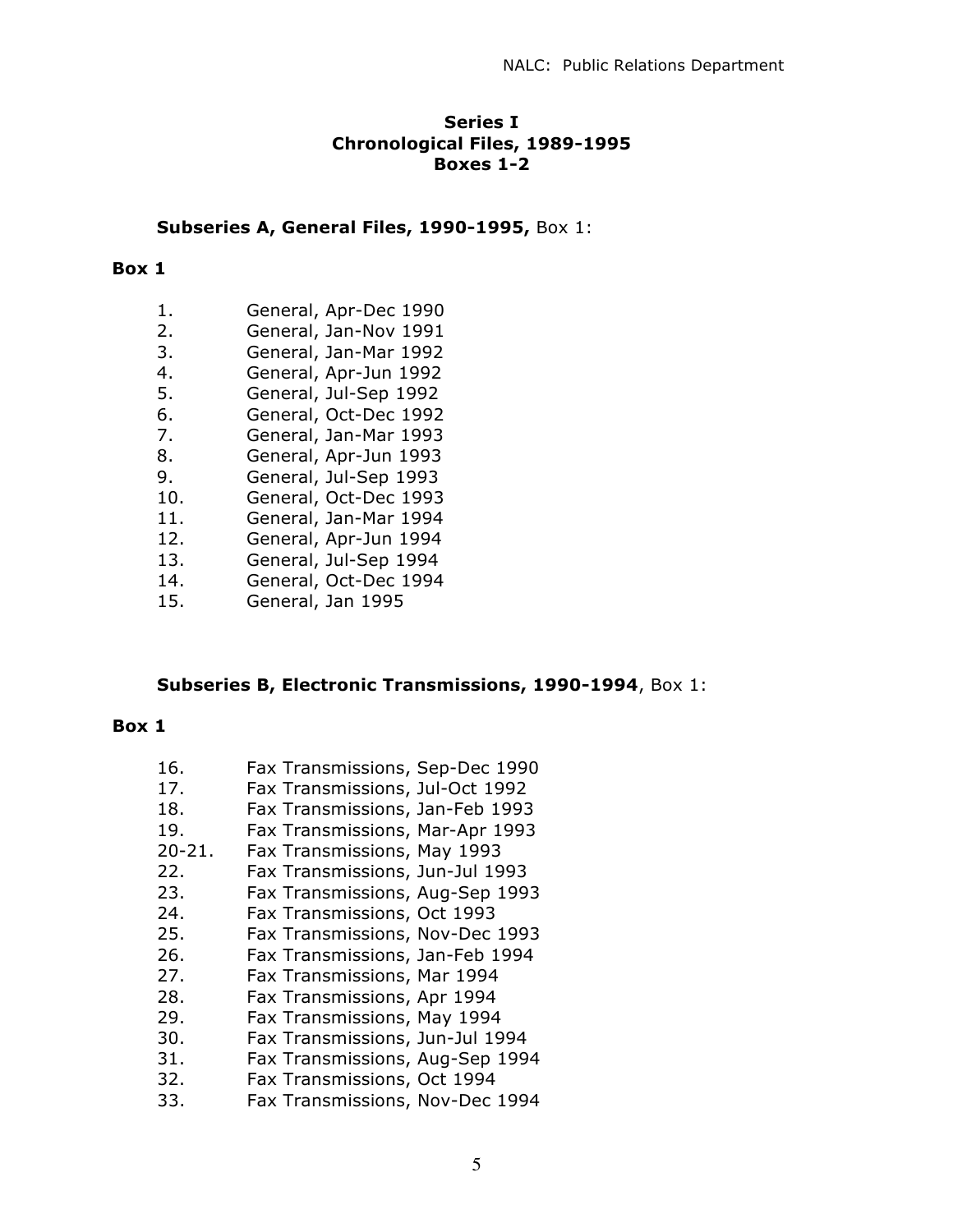# **Subseries C, President's Files, 1990-1994,** Box 2:

- 1. Sombrotto, Vincent R., 1990
- 2-4. Sombrotto, Vincent R., 1991
	- 5. Sombrotto, Vincent R., 1992-1994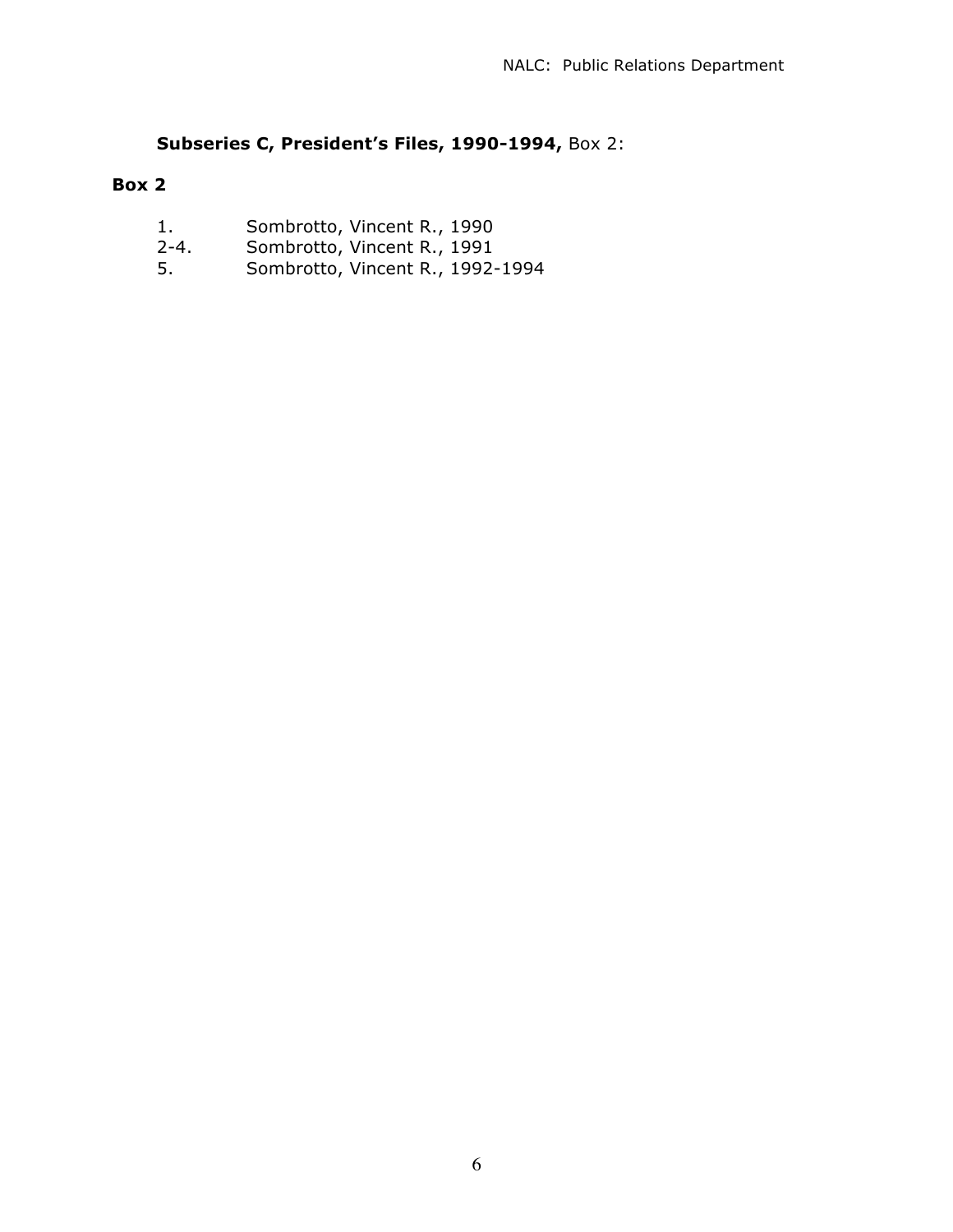### **Series II Director's Reports, 1989-1994 Box 2**

- 6. PR Director's Report; Supplement to President's Report, 1992
- 7. PR Director's Reports; Executive Council Meetings, 1989-1991
- 8. PR Director's Reports; Executive Council Meetings, 1992-1994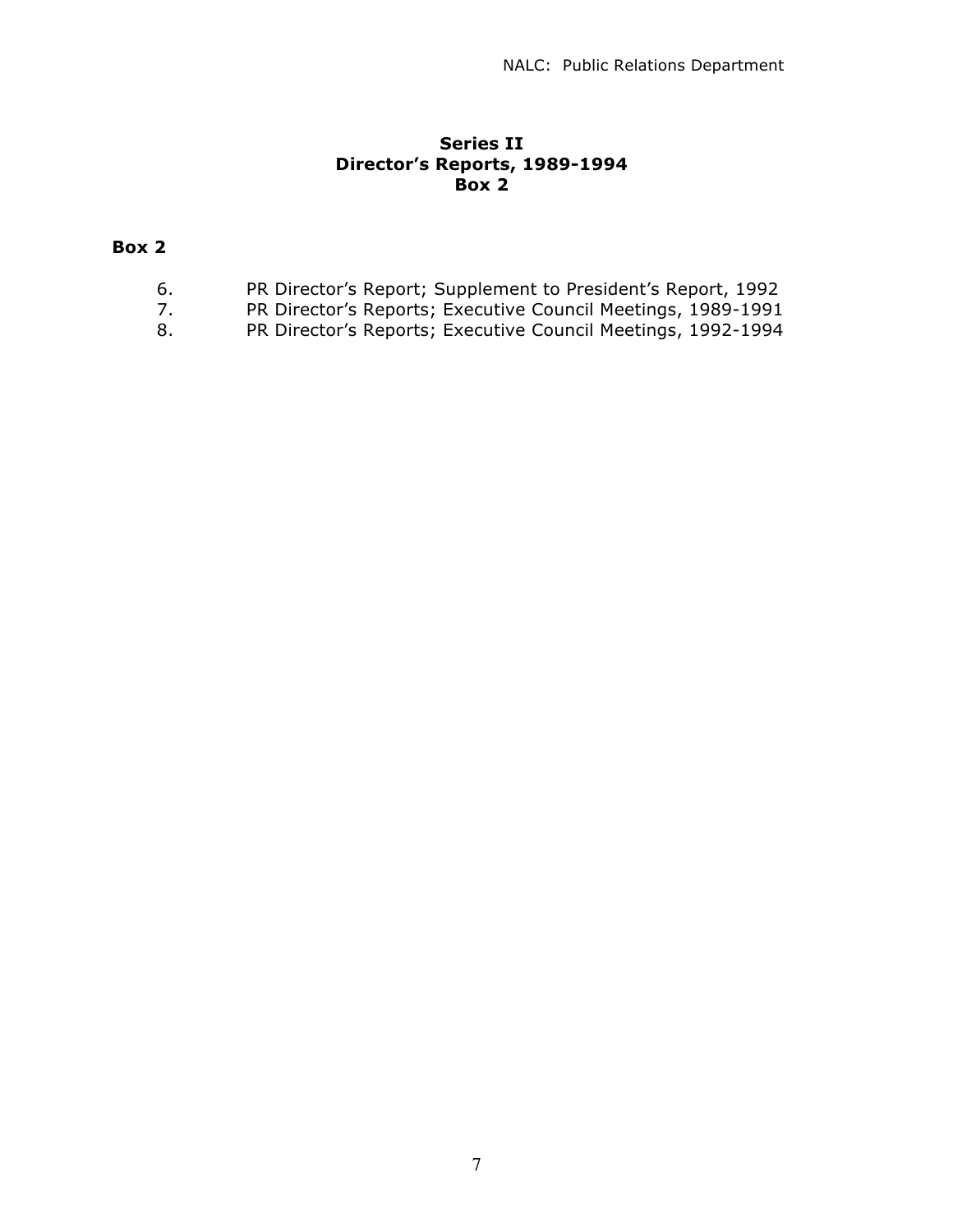### **Series III Advertising and Media, 1989-1994 Box 2**

- 9. Advertising, 1990-1991
- 10-11. Advertising, 1992-1994
- 12. Clippings (newspaper and magazine coverage), 1989-1991
- 13-14. Hightower (Syndicated Radio Talk Show), n.d., 1992-1993
- 15. Media Contact Lists, n.d.
- 16. National Press Club, 1993
- 17. Press Releases, 1990
- 18. Press Releases, 1991
- 19. Press Releases, 1992
- 20. Press Releases, 1993
- 21. Press Releases, 1994
- 22. PR Newswire, 1990-1993
- 23. U.S. Newswire, 1991-1993
- 24. Video Needs; Memos, 1993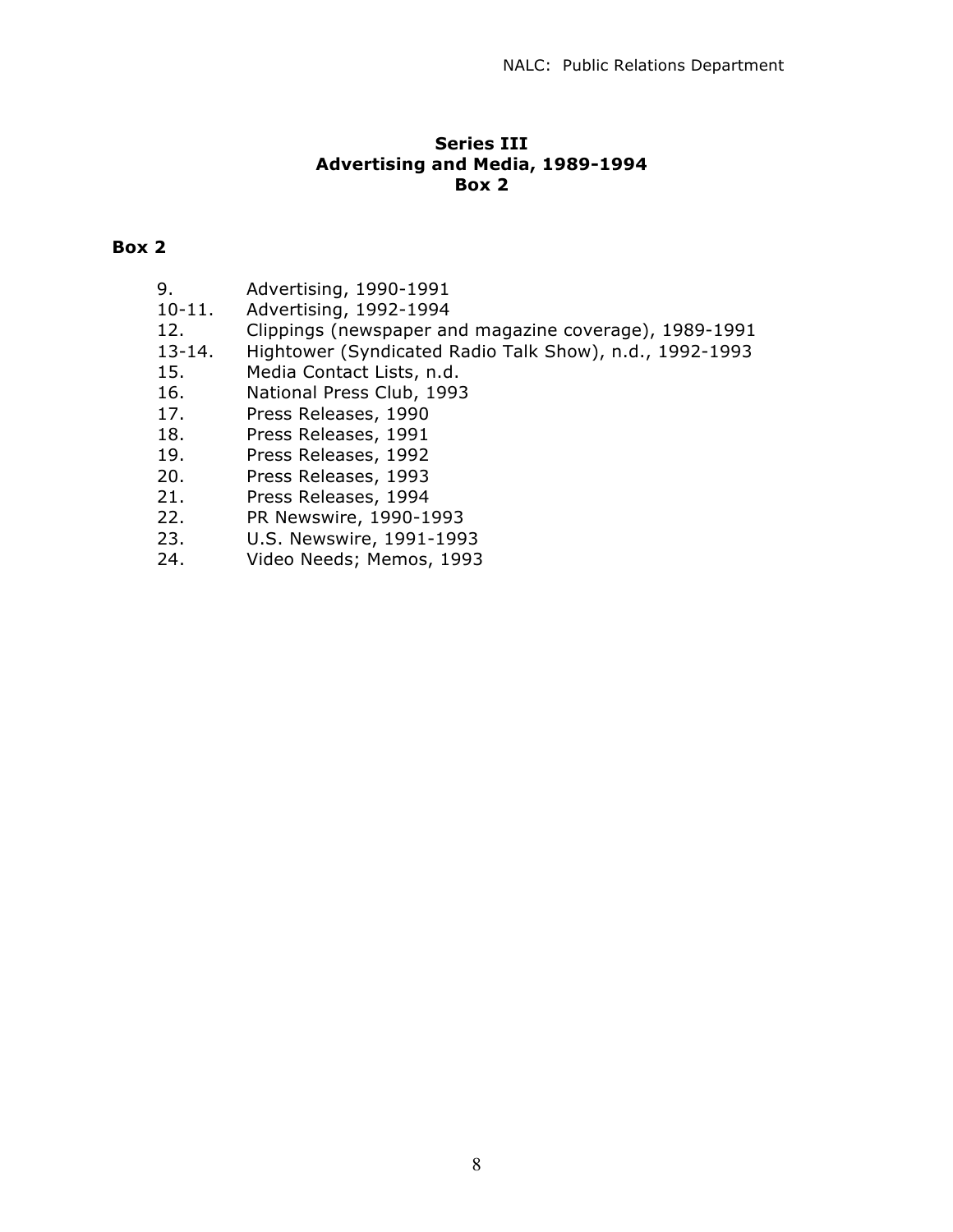# **Series IV Subject Files, 1985-1995 Boxes 2-3**

| 25.        | Alternate Delivery, 1990-1991                                |
|------------|--------------------------------------------------------------|
| 26.        | AFL-CIO, 1991                                                |
| 27.        | AFL-CIO; Demonstration/Rally - Solidarity Day, 1991          |
| 28.        | AFL-CIO; Demonstration/Rally - Desert Solidarity, 1992       |
| 29.        | AFL-CIO Community Services Department, 1992-1993             |
| 30.        | AFL-CIO Community Services Department; AmeriCorps, 1994      |
|            | AFL-CIO Community Services Department;                       |
| 31.        | 28 <sup>th</sup> National Conference on Community Services - |
|            | (Includes Sombrotto keynote address), 1990                   |
| 32.        | 29 <sup>th</sup> National Conference on Community Services   |
|            | (Includes Sombrotto keynote address), 1991                   |
| $33 - 34.$ | 31 <sup>st</sup> National Conference on Community Services   |
|            | (Includes Sombrotto keynote address), 1993                   |
| 35.        | 32 <sup>nd</sup> National Conference on Community Services   |
|            | (Includes Sombrotto keynote address), 1994                   |
| 36.        | American Red Cross Blood Drive, 1989-1990                    |
| 37.        | Baseball (Washington, DC), n.d., 1991                        |
| 38.        | Carrier Alert Programs; State program lists, 1987, 1991      |
| 39.        | Combined Federal Campaign, 1986-1992                         |
| 40.        | Combined Federal Campaign; Branch presidents' letters to     |
|            | Office of Personnel Management, 1991                         |
| 41.        | Court Cases (NALC Related); Opinions, 1991-1993              |
| 42.        | D.C. Friends of Ireland, 1990-1993                           |
|            | See also Advertising                                         |
|            | <b>Emergency Relief Fund</b>                                 |
|            | See Postal Employees' Relief Fund (Series V)                 |
| 43.        | Hyde, Judith (AIDS walk across America), 1992-1993           |
|            | National Agreement, 1990-1994;                               |
| 44.        | Contract Negotiations, 1990                                  |
| 45.        | Contract Arbitration, 1991                                   |
| 46.        | NALC Activist; Articles and drafts, n.d., 1988-1991          |
| 47.        | NALC Centennial, 1989                                        |
| 48.        | NALC 1990 Hero/Humanitarian Awards Ceremony, 1990-1991       |
| 49.        | Invitation Lists, 1990-1991                                  |
| 50.        | Media, 1990-1991                                             |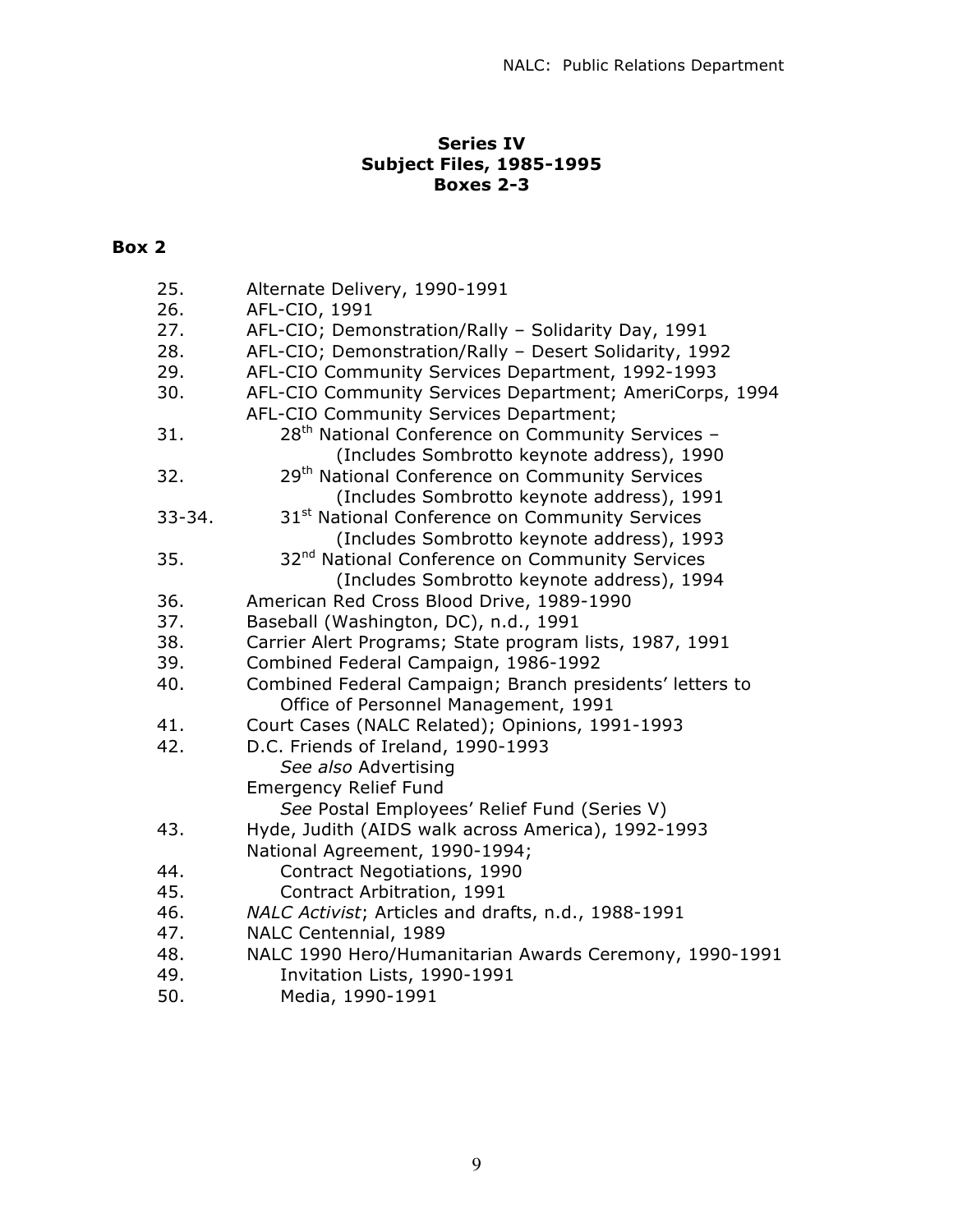### **Box 3**

- 1. NALC 1992 Hero/Humanitarian Awards Ceremony, 1992-1993
- 2. NALC Staff Lists, n.d.
- 3. Nalcrest; Clippings, 1991
- 4. *Newsday* Boycott, 1990-1991
- 5. Olympics, 1991 *Postal News See* United States Post Office; Press Releases
- 6. Postal Rate Increase (Includes Sombrotto statement), 1991
- 7. President's Committee on Employment of People with Disabilities Conference; NALC/AFL-CIO Exhibit, 1991
- 8. Privatization, n.d., 1990-1994
- 9. Runyon, Marvin (Postmaster General), 1993
- 10. State Legislative Chairs Workshop, 1991
- 11. United Auto Workers (UAW); *Solidarity* Magazine Article and Responses, 1991
- 12-13. United States Post Office; Press Releases (*Postal News*), 1991-1995
- 14. United Way; Executive Newsletters, 1993-1994
- 15. United Way; National Labor Advisory Committee (NLAC), 1991
- 16. United Way; NLAC, 1993
- 17-19. United Way; NLAC, 1994
	- United Way

*See also* Combined Federal Campaign, 1991

20. Worster, Romaine; Anti-union articles, correspondence, 1985-1994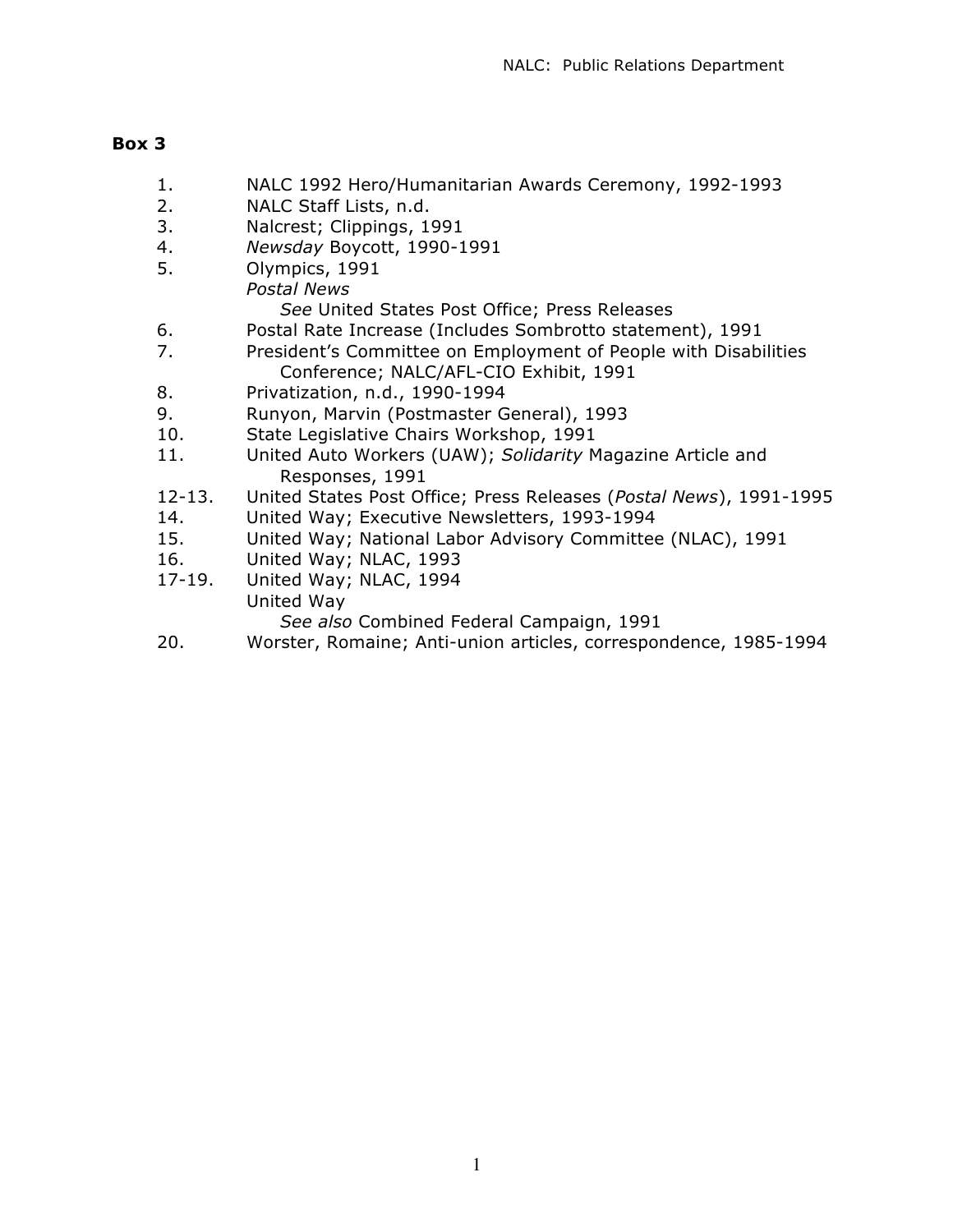### **Series V Postal Employees' Relief Fund, 1990-1994 Box 3**

### **Subseries A, Fund Administration, 1990-1994:**

#### **Box 3**

- 21. Postal Employees' Relief Fund (PERF), n.d., 1991-1992
- 22. PERF, 1993
- 23. PERF, 1994
- 24. American Postal Workers Union; Expenditure authorizations, 1993
- 25. Annual Reports, 1990-1992
- 26. Declaration of Trust Agreement, 1990
- 27. Eligibility Criteria, 1991-1993
- 28. Executive Committee Meetings, Jul 1991-Oct 1993
- 29. Financial Statements, 1991 to 1993
- 30. Grantors' Meetings, 1991-1992

### **Subseries B, Fund Disbursements, 1990-1993:**

- 31. California Fires, 1991-1992
- 32. Hurricane Andrew, 1993
- 33. Hurricane Hugo/California Earthquakes, 1990
- 34. Midwest Floods, 1993
- 35-36. Midwest Floods; Contributions, 1993
- 37. Midwest Floods; Des Moines Branch Renovation, 1993
- 38. Tornado Disasters (IL/KS/OH) 1990-1992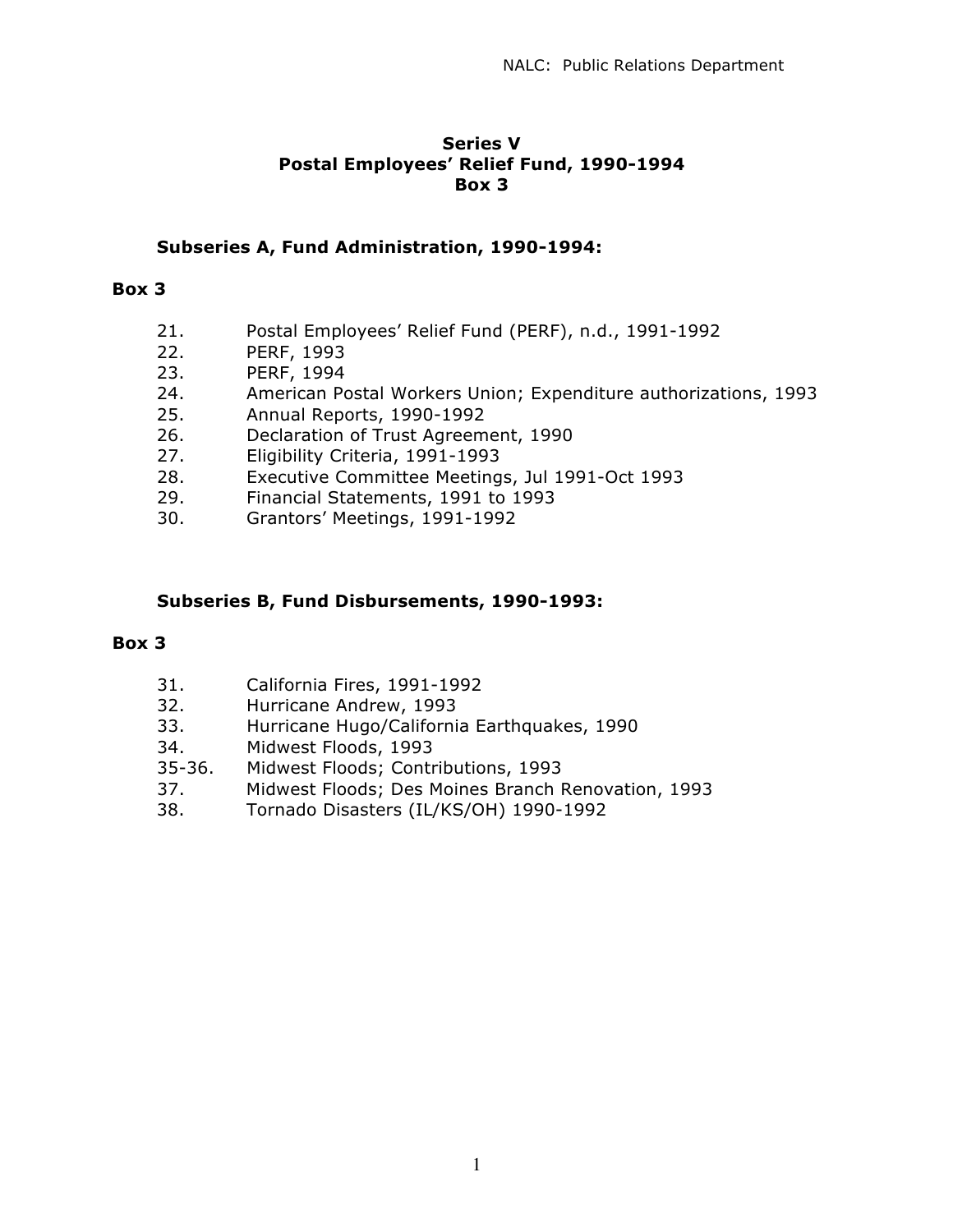# **Series VI NALC National Food Drives, 1990-1994 Boxes 3-5**

# **Box 3**

| 39.               | Background, 1990-1991                                                |
|-------------------|----------------------------------------------------------------------|
| $40 - 41.$<br>42. | 1991 Food Drive (Pilot), n.d., 1990-1991<br><b>Coordinator lists</b> |
| 43.               | Pilot City; San Jose, CA                                             |
| 44.               | Pilot City; Jacksonville, FL                                         |
| 45.               | Pilot City; Peoria, IL                                               |
| 46.               | Pilot City; Louisville, KY                                           |
| 47.               | Pilot City; Long Island, NY                                          |
|                   |                                                                      |

|  | 1991 Food Drive (Continued): |
|--|------------------------------|
|  |                              |

| 1.                                                          | Pilot City; Columbus, OH                                                                                                       |
|-------------------------------------------------------------|--------------------------------------------------------------------------------------------------------------------------------|
| 2.                                                          | Pilot City; Portland, OR                                                                                                       |
| 3.                                                          | Pilot City; Harrisburg, PA                                                                                                     |
| 4.                                                          | Pilot City; Dallas, TX                                                                                                         |
| 5.                                                          | Pilot City; San Antonio, TX                                                                                                    |
| 6.                                                          | Planning meetings, 1990-1991                                                                                                   |
| 7-8.                                                        | 1993 Food Drive, n.d., 1992-1993                                                                                               |
| $9 - 10.$                                                   | Branches (Interested)                                                                                                          |
| 11.                                                         | Branches (Participating)                                                                                                       |
| 12.                                                         | Coordinator lists                                                                                                              |
| 13.                                                         | Media (PSAs/Press releases)                                                                                                    |
| 14.                                                         | Video production                                                                                                               |
| 15.<br>16.<br>17.<br>18.<br>19.<br>20.<br>21.<br>22.<br>23. | State Files, 1993;<br>Alabama<br>Alaska<br>Arizona<br>Arkansas<br>California<br>Colorado<br>Connecticut<br>Delaware<br>Florida |
| 24.                                                         | Georgia                                                                                                                        |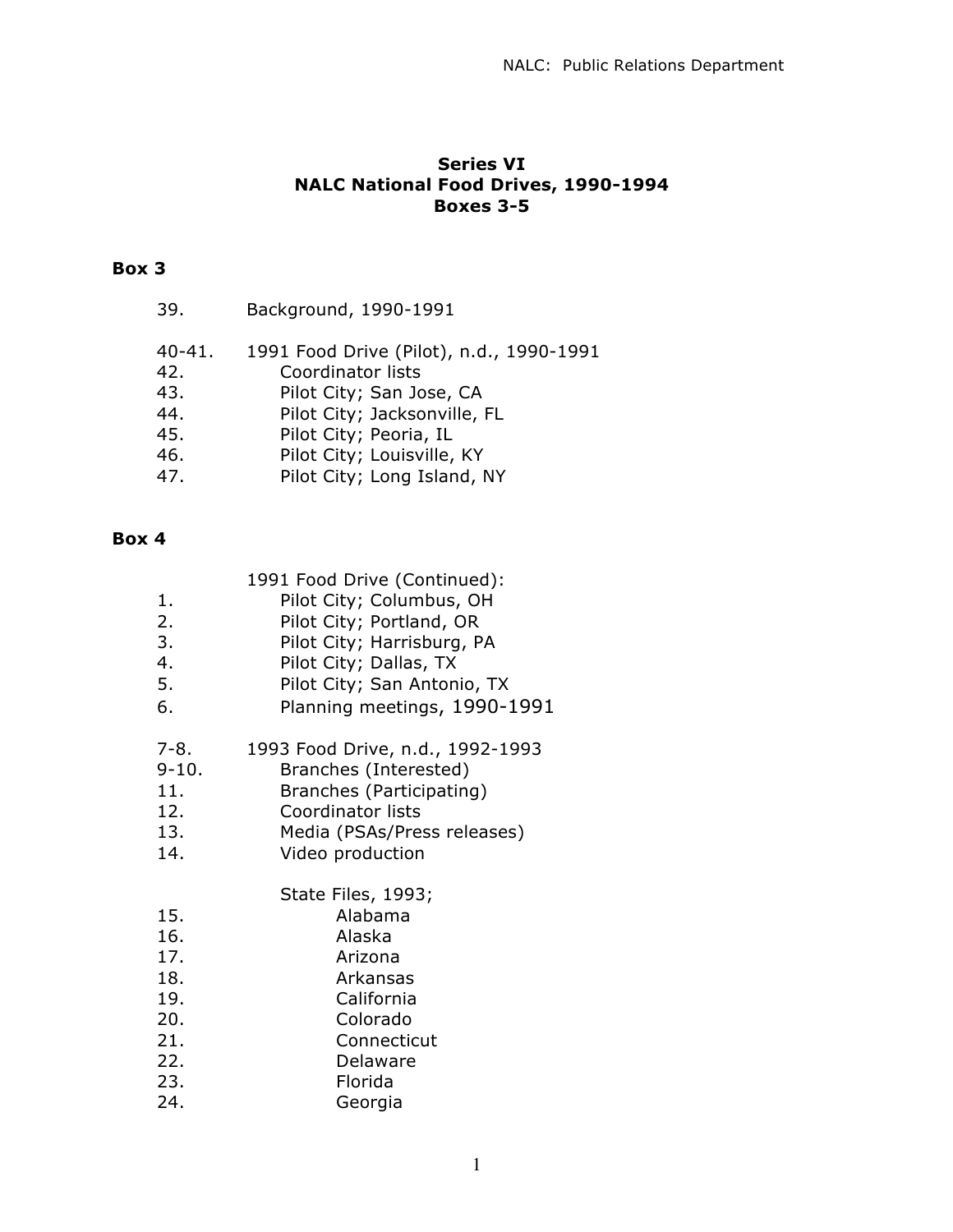| 25. | Hawaii |
|-----|--------|
|     |        |

# **Box 4**

|            | 1993 Food Drive; State Files (Continued) |
|------------|------------------------------------------|
| 26.        | Idaho                                    |
| 27.        | Illinois                                 |
| 28.        | Indiana                                  |
| 29.        | Iowa                                     |
| 30.        | Kansas                                   |
| 31.        | Kentucky                                 |
| 32.        | Louisiana                                |
| 33.        | Maine                                    |
| 34.        | Maryland                                 |
| 35.        | Massachusetts                            |
| 36.        | Michigan                                 |
| 37.        | Minnesota                                |
| 38.        | Mississippi                              |
| 39.        | Missouri                                 |
| 40.        | Montana                                  |
| 41.        | Nebraska                                 |
| 42.        | New Hampshire                            |
| 43.        | New Jersey                               |
| 44.        | <b>New Mexico</b>                        |
| 45.        | New York                                 |
| 46.        | Nevada                                   |
| 47.        | North Carolina                           |
| 48.        | North Dakota                             |
| 49.        | Ohio                                     |
| 50.        | Oklahoma                                 |
| 51.        |                                          |
| 52.        | Oregon                                   |
| 53.        | Pennsylvania<br>Rhode Island             |
| 54.        | South Carolina                           |
| 55.        | South Dakota                             |
| 56.        | Tennessee                                |
| 57.        | <b>Texas</b>                             |
| 58.        |                                          |
|            | Utah<br>Vermont                          |
| 59.<br>60. |                                          |
| 61.        | Virginia                                 |
| 62.        | Washington                               |
|            | West Virginia                            |
| 63.        | Wisconsin                                |
| 64.        | Wyoming                                  |
| 65-67.     | 1994 Food Drive, n.d., Jul 1993-Sep 1994 |
| $\epsilon$ | $D = Ll + Lk$                            |

68. Booklet/brochure